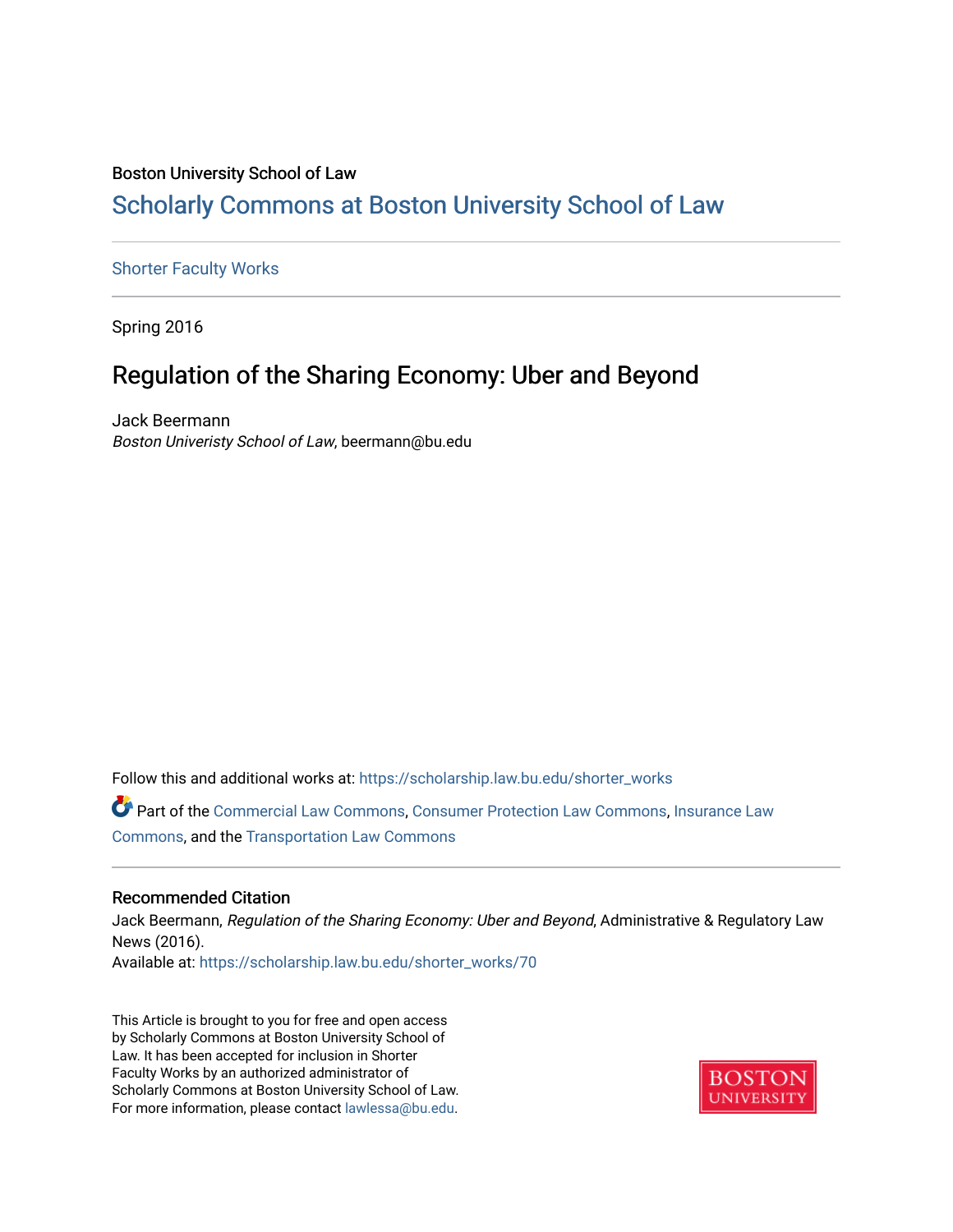## **Regulation of the Sharing Economy: Uber and Beyond**

**O**n January 8, 2016, the Section<br>
held a program entitled<br>
"Regulation of the Sharing<br>
Feonomy: I lber and Bayond." I held a program entitled Economy: Uber and Beyond." I served as moderator of the program, which included four excellent speakers, Nicole Benincasa, Attorney for Uber Technologies, Inc., Bernard N. Block, Managing Principal, Alvin W. Block & Associates, Chicago, Illinois, Randy May, Founder and President, Free State Foundation (and long-time active member of the Section) and Peter Mazer, General Counsel to the Metropolitan Taxicab Board of Trade and former General Counsel to the New York City Taxicab Licensing Commission.

The program began by asking general questions about regulatory issues concerning the new "sharing economy" including vacation rental operations like Airbnb and ride-sharing companies like Uber and Lyft. It then focused on the regulatory environment surrounding ride-sharing and the economic and social effects that the development of ride-sharing companies like Uber have had. The panel and the audience engaged in a wide-ranging discussion of the regulatory challenges facing industry and government in the face of evolving technology and consumer behavior.

Randy May, of the Free State Foundation, set the stage for the discussion by presenting his perspective on the appropriate conditions for government regulation of businesses like Uber. Drawing from his experience in the communications field, he observed that a great deal of regulation is used by existing regulated parties to try to prevent competition,

#### *Jack M. Beermann\**

which in his view is similar to the way that taxicab interests are trying to use regulation to keep new entrants like Uber out of the market. He presented regulation as taking two forms—precautionary regulation to prevent harms and permissionalist regulation to enable innovation and economic expansion. Unless there are documented harms that need

*"The panel and the audience engaged in a wide-ranging discussion of the regulatory challenges facing industry and government in the face of evolving technology and consumer behavior."*

to be addressed, he observed that given the pace of innovation today, permissionalist regulation is preferable to precautionary regulation. In his view, too much regulation today is contrary to economic development and freedom.

Nicole Benincasa, of Uber, began by defining the sharing economy and presenting Uber in an historical perspective. She noted that Uber provides transportation in areas that have been traditionally underserved by public transportation and taxis. Drivers like Uber because they can work around their other commitments, such as family responsibilities

and other employment. Uber is now available in 361 cities across the world. She recounted how at the beginning of the twentieth century, jitneys were a common form of transportation with an historical perspective. Streetcars were the predominant form of transportation. They had no competition and lacked incentives to provide better service, so people started providing cheap rides in their own car. This was known as the jitney nickel.

The effects of the advent of jitney were immediate and striking. Within a year, for example, there were over 500 jitneys in Seattle, accident rates soared and insurance was generally lacking. The railroads started losing money and they put political pressure on municipalities to regulate jitneys, which they did, and those regulations limited the ability of jitneys to compete. Among other regulatory burdens, jitneys were required to pay for expensive licenses and insurance policies, and this doomed the jitneys. They went from 62,000 nationwide to virtually none by 1919.

Ms. Benincasa also provided details on how Uber works with regulators to enable the development of the sharing economy. Ride-sharing is forbidden in New York City, so Uber drivers get licenses from the taxicab commission. The model doesn't allow for part-time and more casual drivers as in other places, and she called the New York rules "a broken system." Uber is seeking regulation across the country to legitimate their business. At this time, 70 municipalities in the U.S. have regulations for Uber. She is worried about unnecessary protectionist regulation, which could destroy Uber the way regulation in the early twentieth century destroyed the jitney business. She agrees that safety and consumer protection rules

<sup>\*</sup> Professor of Law, Boston University School of Law.